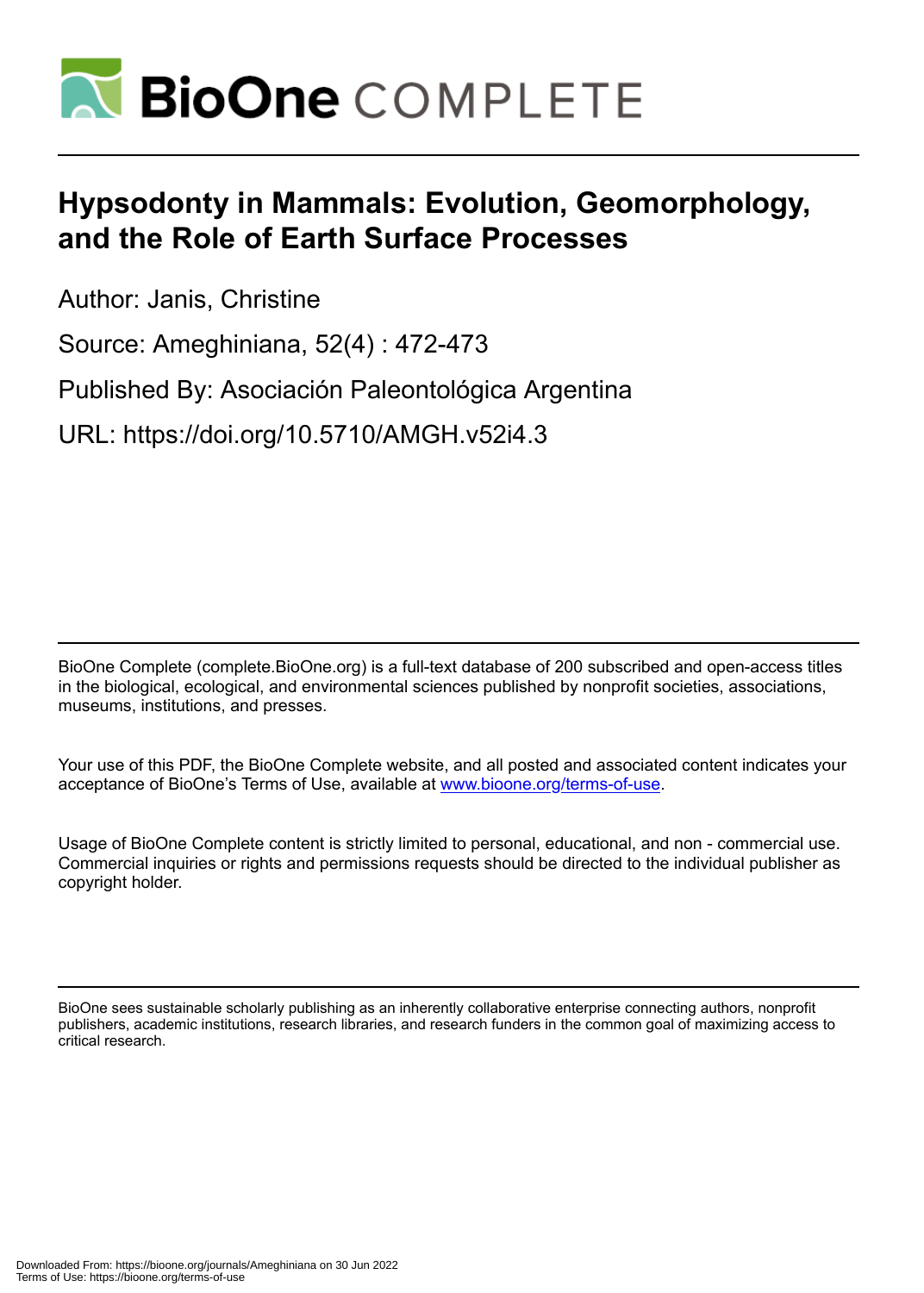

# **AMEGHINIAN** A GONDWANAN PALEONTOLOGICAL JOURNAL



# **HYPSODONTY IN MAMMALS: EVOLUTION, GEOMORPHOLOGY, AND THE ROLE OF EARTH SURFACE PROCESSES**

*Richard H. Madden*, 2015, 423 p. Cambridge University Press, UK. ISBN 978-1-107-01293-6

CHRISTINE JANIS

Brown University.

**To cite this article:** Christine Janis (2015). HYPSODONTY IN MAMMALS: EVOLUTION, GEOMORPHOLOGY, AND THE ROLE OF EARTH SURFACE PROCESSES. *Richard H. Madden*, 2015, 423 p. Cambridge University Press, UK. ISBN 978-1-107-01293-6. *Ameghiniana* 52: 472–473.

**PLEASE SCROLL DOWN FOR ARTICLE**

**Also appearing in this issue:**

#### **TRIASSIC VERTEBRATES**

A new continental fauna from the Late Triassic of Argentina: Cynodonts, turtles, pseudosuchians, and dinosauromorphs.

### **JURASSIC SAUROPODS**

Remains from the Late Jurassic of Chile indicates high sauropod diversity in South America.

#### **WOODS AND FUNGI**

Jurassic confierous wood from western Argentina and the role of basidiomycetes in wood decay during the Mesozoic in Gondwana.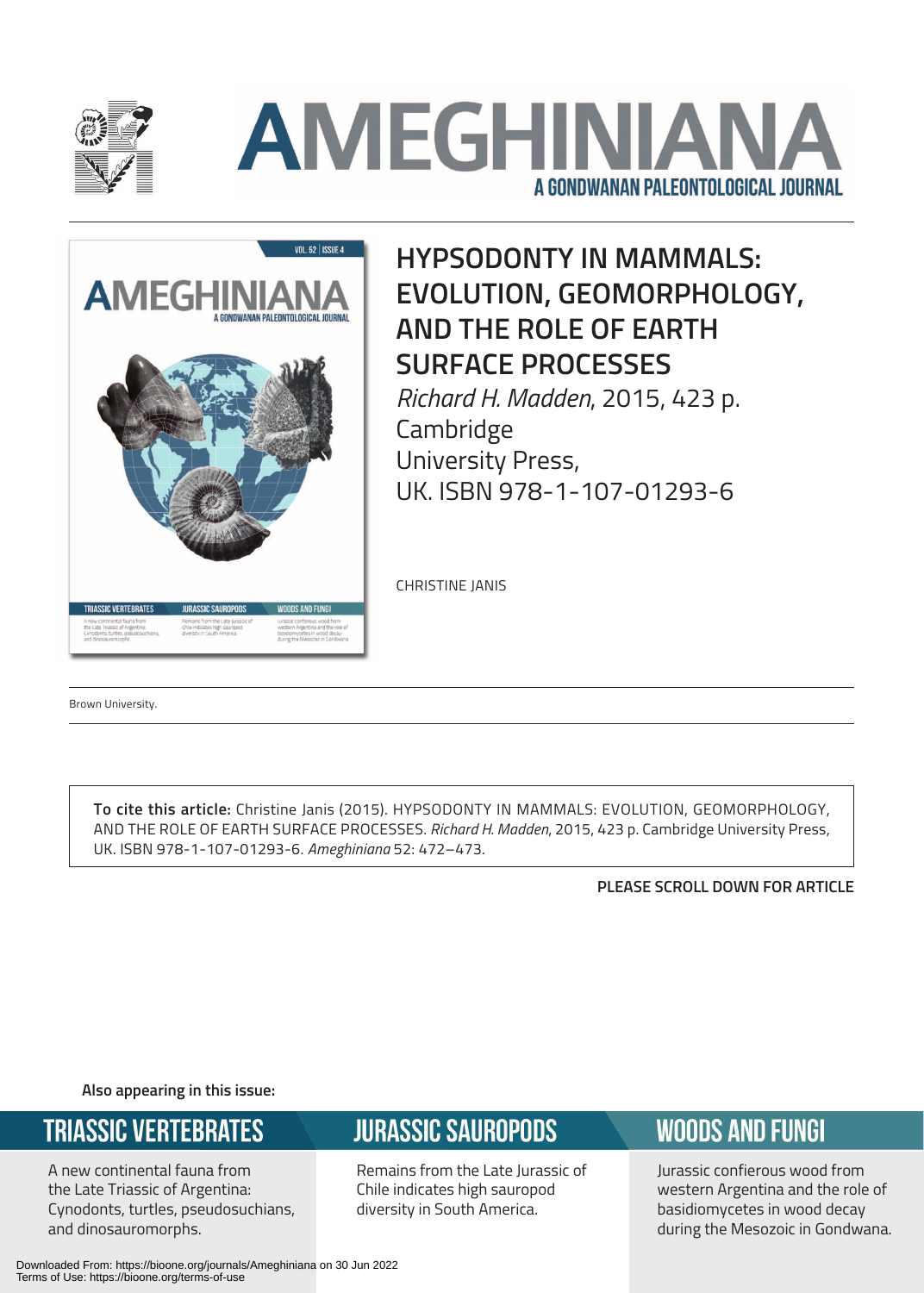

**HYPSODONTY IN MAMMALS: EVOLUTION, GEOMORPHOLOGY, AND THE ROLE OF EARTH SURFACE PROCESSES.** *Richard H. Madden,* 2015, 423 p. Cambridge University Press, UK. ISBN 978-1-107-01293-6. Price \$130.00.

This book is testimony to Madden's life quest to search for an understanding of why so many South American mammals evolved "elodont" (i.e., ever-growing) cheek teeth, and to link it with the hypothesis that this relates to excessive tooth wear due to the greater amount of volcanic material in that continent than elsewhere in the world. I found myself pretty convinced by the correlation a couple of pages into the text, but Madden stresses the problems with providing a tight causal correlation between events in the deep past, and the book appears to be as much about convincing himself as convincing the reader.

The book is written in the style of a hero's tale adventurer: Madden takes us on a voyage through the data, inviting us to see it through his eyes. The mixture of the personal with the scientific is a bit like watching a documentary where the narrator breaks off from the official narrating and turns to face the audience with his own insights (*e.g.*, on p. 234: "At this point in time, you may ask, what am I talking about?"). This approach is sometimes endearing and at other times rather irritating.

There is a lot of data in this book, encompassing many tables and diagrams as well as the text, some of it from the research of others, some from Madden's own (apparently unpublished) research. Some of these figures are useful and informative, others less so (for example, I could have done without Figure 5.1, of a mechanical dust flocker for sheared sheep's wool).

Chapter 2 provides a nice overview of the evolution of South American mammals, focusing on the notoungulates: there is a lot of documentation about the incidence of hypsodonty and elodonty in different taxa at different times, much of which appears to be an original compilation. Yet this chapter would have greatly benefitted from a diagram showing the time scale of the South American Land Mammal Ages, with a range chart of the different taxa discussed (perhaps with different patterning of the lines to show differences and changes in tooth crown height). Chapter 3 presents a lot of data on hypsodonty in extant sigmodontine rodents, and an analysis of possible causal environmental factors.

Perhaps the most useful chapter (to my mind) is Chapter 4, an extended discussion of the voluminous data on the effect of soil on the wear of sheep's teeth. As Madden notes in the summary chapter (p. 357) "precedence is easier to manage at ecological time scales", and so he devotes much time and energy to documenting what we can know about the effect of ingested soil and mineral particles on dental wear in living animals, mainly sheep and goats. In contrast, the following chapter, on similar studies in Australia, is less conclusive (although the study on the teeth of aboriginal people is interesting). I was disappointed that Madden did not consider further the issue of why there is so little incidence of hypsodonty (let alone elodonty) in the native Australian fauna. The explanation of molar sequential eruption in some kangaroos (principally species of *Macropus*) as an adaptation to resist wear cannot really account for this problem, as there is no overall greater production of tooth volume (except for the case of the Nabarlek, *Peradorcas concinna*, where there is a production of supernumerary molars). Note that it's not just the marsupials (apart from the wombat) that fail to develop hypsodonty: the native rodents, that invaded the continent at least 5 million years ago, are also apparently not notably hypsodont.

Chapters 6 and 7 provide case studies from the fossil record, respectively the late Neogene Mediterranean islands and the Plio-Pleistocene of East Africa. Chapter 6 uses the multiple examples of ungulates isolated on relatively small islands to link the evolution of high-crowned teeth to the issue of volcanic origin of the islands and/or soil erosion. Studies of sheep and goats on present-day islands round out this chapter. Chapter 7 provides a lot of data and data analysis on the marine sediment record of erosion in correlation to dental changes in suid and primate lineages. However, ultimately the correlations are rather unsatisfactory,